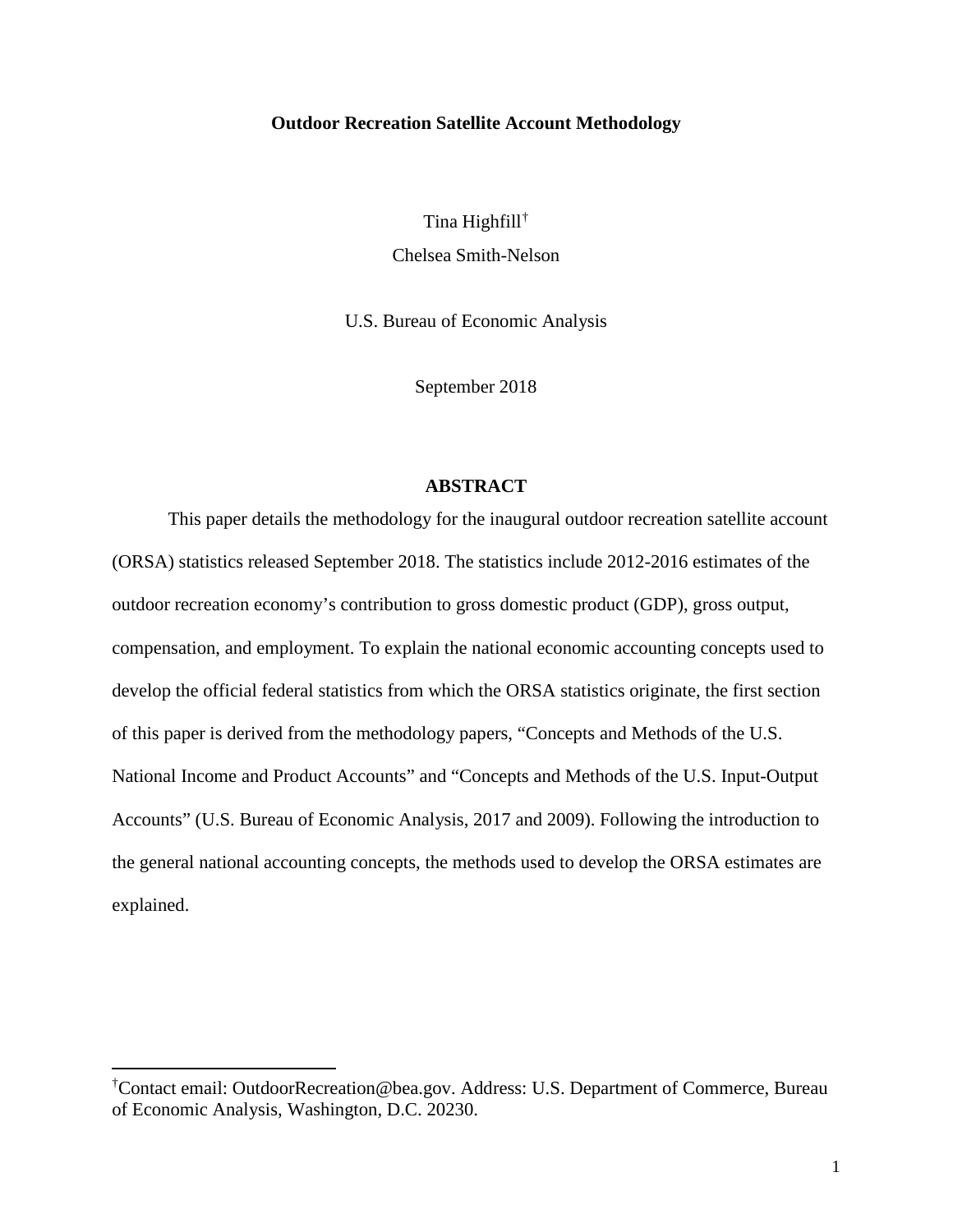# **TABLE OF CONTENTS**

| Comparing ORSA Estimates to Existing Outdoor Recreation Economic Reports 16 |
|-----------------------------------------------------------------------------|
|                                                                             |
|                                                                             |
|                                                                             |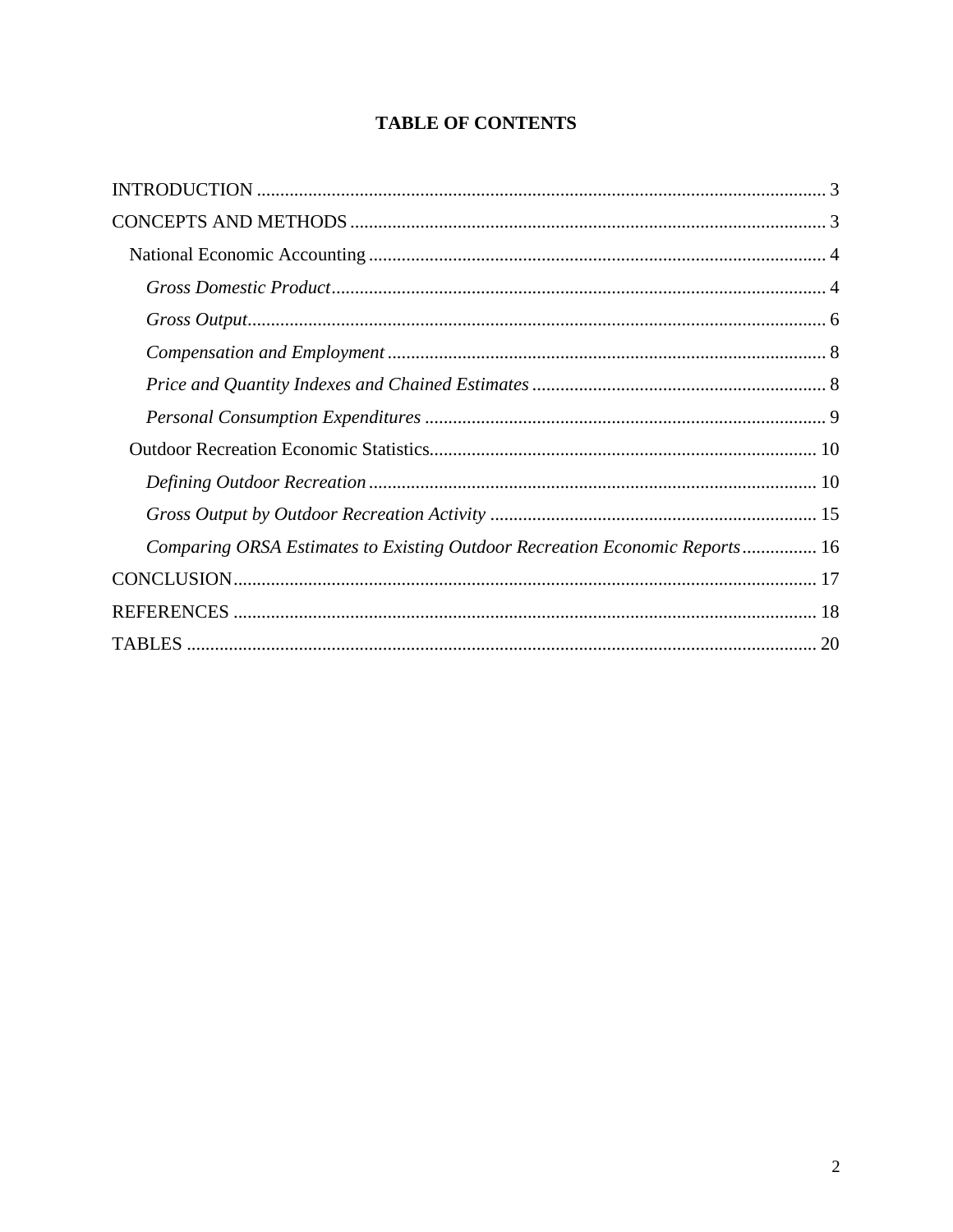### <span id="page-2-0"></span>**INTRODUCTION**

The Outdoor Recreation Satellite Account (ORSA) is a collaborative effort to measure the impact of outdoor recreation on the U.S. economy. Using input from outdoor recreation economists, industry experts, and multiple government agencies, the Bureau of Economic Analysis (BEA) can now show the size of the U.S. outdoor recreation economy with the ORSA statistics. The ORSA provides an estimate of the outdoor recreation economy's contribution to current- and chained-dollar gross domestic product (GDP), illustrates the contributions of individual industries to the outdoor recreation economy, and provides gross output, compensation, and employment estimates for the outdoor recreation economy. This paper details the methodology used to the develop the ORSA statistics released September 2018. The first section of this paper explains the national accounting concepts used to develop overall U.S. federal statistics, such as GDP, from which the ORSA statistics originate. After the general national accounting methodology is explained, the methods used to estimate the portion of the U.S. economy specific to outdoor recreation are described.

### <span id="page-2-1"></span>**CONCEPTS AND METHODS**

This section explains the national accounting concepts used to develop the economic statistics that form the framework for the ORSA statistics. The methods used to develop U.S. value added (GDP), gross output, compensation, and employment described in this section come from BEA papers, "Concepts and Methods of the U.S. National Income and Product Accounts" and "Concepts and Methods of the U.S. Input-Output Accounts" (U.S. Bureau of Economic Analysis, 2017 and 2009). Concepts that are significant to the ORSA statistics are highlighted in this section, including government production, construction expenditures, margins, and price indexes. Information about personal consumption expenditures (PCE) is also presented. Although the ORSA does not include PCE estimates, a description is included to distinguish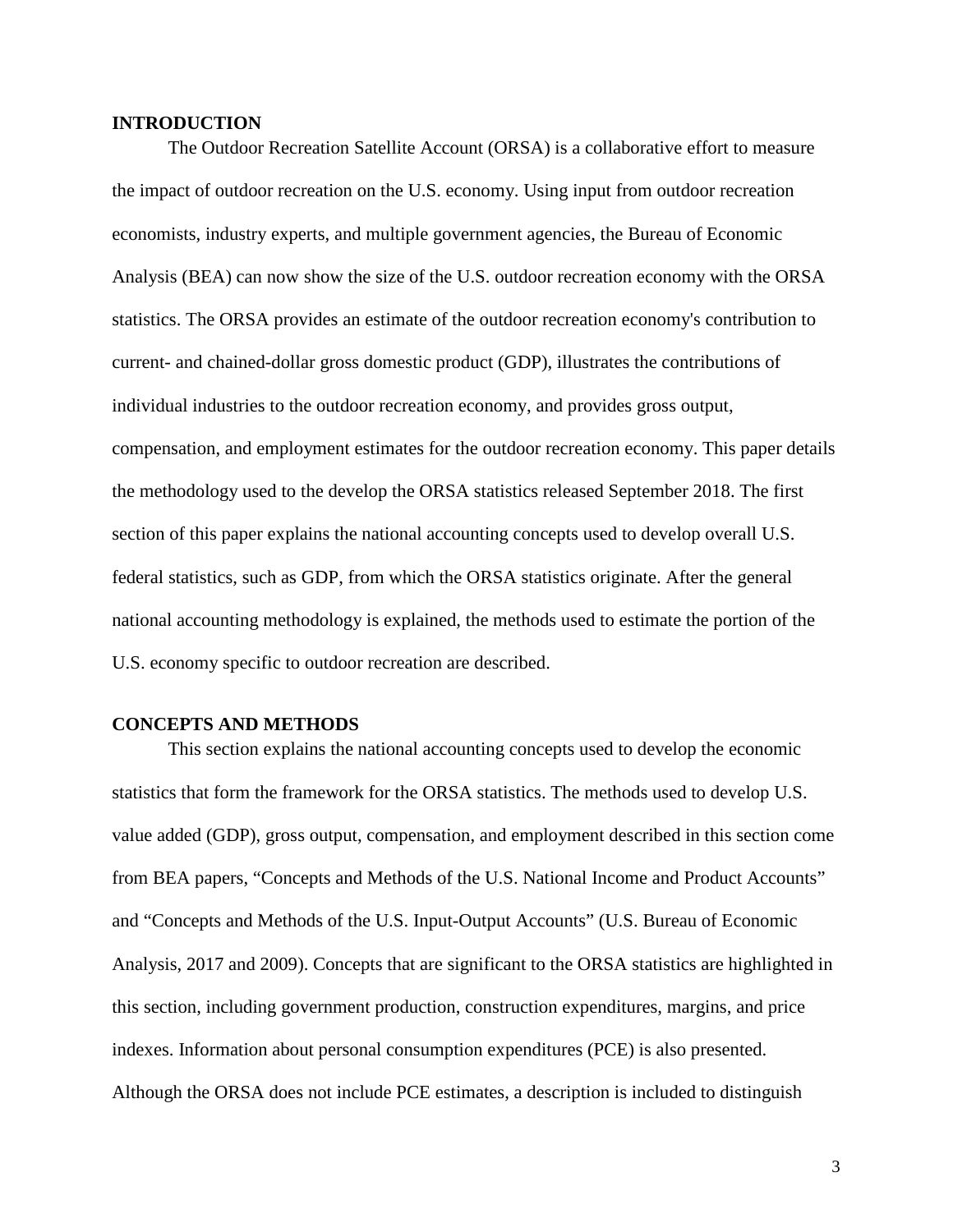between estimates of the outdoor recreation economy produced by outside groups that use consumer spending as their measure of the outdoor recreation economy, which is most similar to BEA's PCE measure.

#### <span id="page-3-0"></span>**National Economic Accounting**

Bureau of Economic Analysis estimates are generally consistent with the System of National Accounts (SNA), which serves as the internationally accepted set of guidelines for the compilation of national economic accounts. The National Income and Product Accounts (NIPAs) at BEA consist of a set of integrated accounts that provide statistics on the monetary value and sources of economic activity produced in the country and the distribution of incomes that production generates. In national economic accounting, each transaction is recorded as a payment by one sector and as a receipt by the same or another sector—for example corporate income tax is both a *payment* made by a corporation and a government *receipt*. This functions as a form of entry validation. In addition, this system of integrated, double-entry accounts provides comprehensive measures of economic activity in a consistently defined framework without double-counting. The NIPAs, in combination with BEA's other economic accounts, can be used to trace the principal economic flows among the major sectors of the economy.

### <span id="page-3-1"></span>*Gross Domestic Product*

Gross domestic product measures the market value of the goods, services, and structures produced within the nation's economy in a given period. Conceptually, GDP can be measured three separate ways: (1) as the sum of goods and services sold to final users, (2) as the sum of income payments and other costs incurred in the production of goods and services, and (3) as the sum of the value added at each stage of production. The primary way, known as the expenditures approach, sums the market value of all domestic expenditures made on final goods and services purchased by persons, businesses, governments, and foreigners. It is calculated by summing the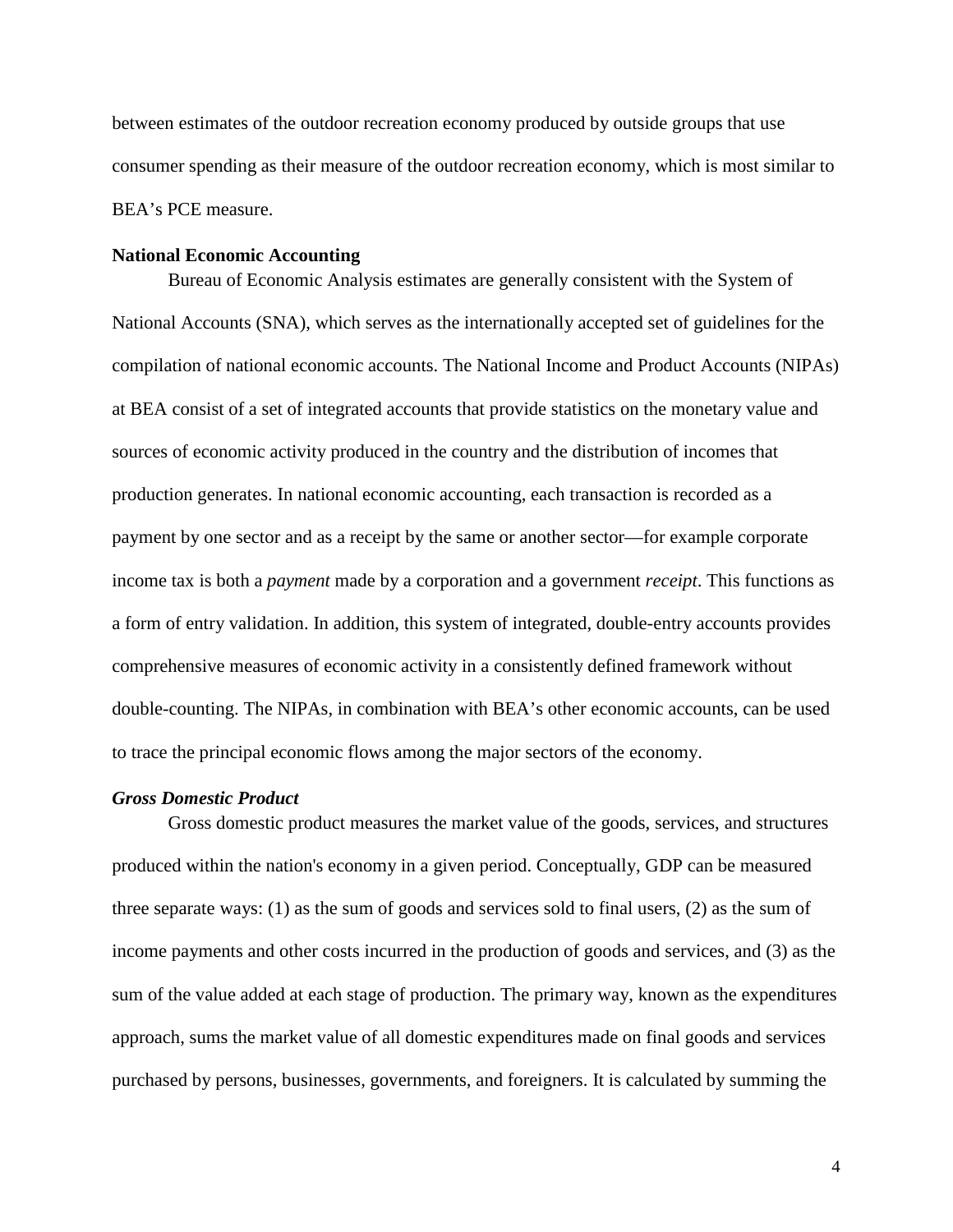following final expenditures components: personal consumption expenditures (PCE), gross private domestic fixed investment (PFI), change in private inventories, government consumption expenditures and gross investment, net exports (exports minus imports). Net exports allow imports to function as an offset for non-U.S. production included in other final expenditure components. For example, PCE includes expenditures on imported cars as well on domestically produced cars; thus, to properly measure domestic production, the sales of foreign-produced cars that are included in PCE are offset by a comparable entry in the imports of these cars. The offset covers the foreign-produced portion of the value of these sales and the domestic value-added (such as the margin provided by domestic dealerships) on imported cars is measured by the difference between the two and is included in GDP.

Gross domestic product can also be measured using the income approach. This method of calculating GDP aggregates all income earned by domestic households and firms. Total expenditures on all final goods and services can also be seen as income *received* as wages, profits, rents, and interest income summed together. Therefore, the expenditure and income approaches arrive at the same estimate for GDP and can be used to check one another.

The third way to measure GDP is known as the value-added or production approach. Value added is defined as the difference between an industry's gross output (sales or receipts plus other operating income and inventory change) and its intermediate inputs (goods and services that are used in the production of other goods and services). When value added is aggregated across all industries in the economy, industry sales to and purchases from each other cancel out, and the remainder is industry sales to final users, or GDP, equal to the estimate reached using the two other methods. Bureau of Economic Analysis calculates GDP using all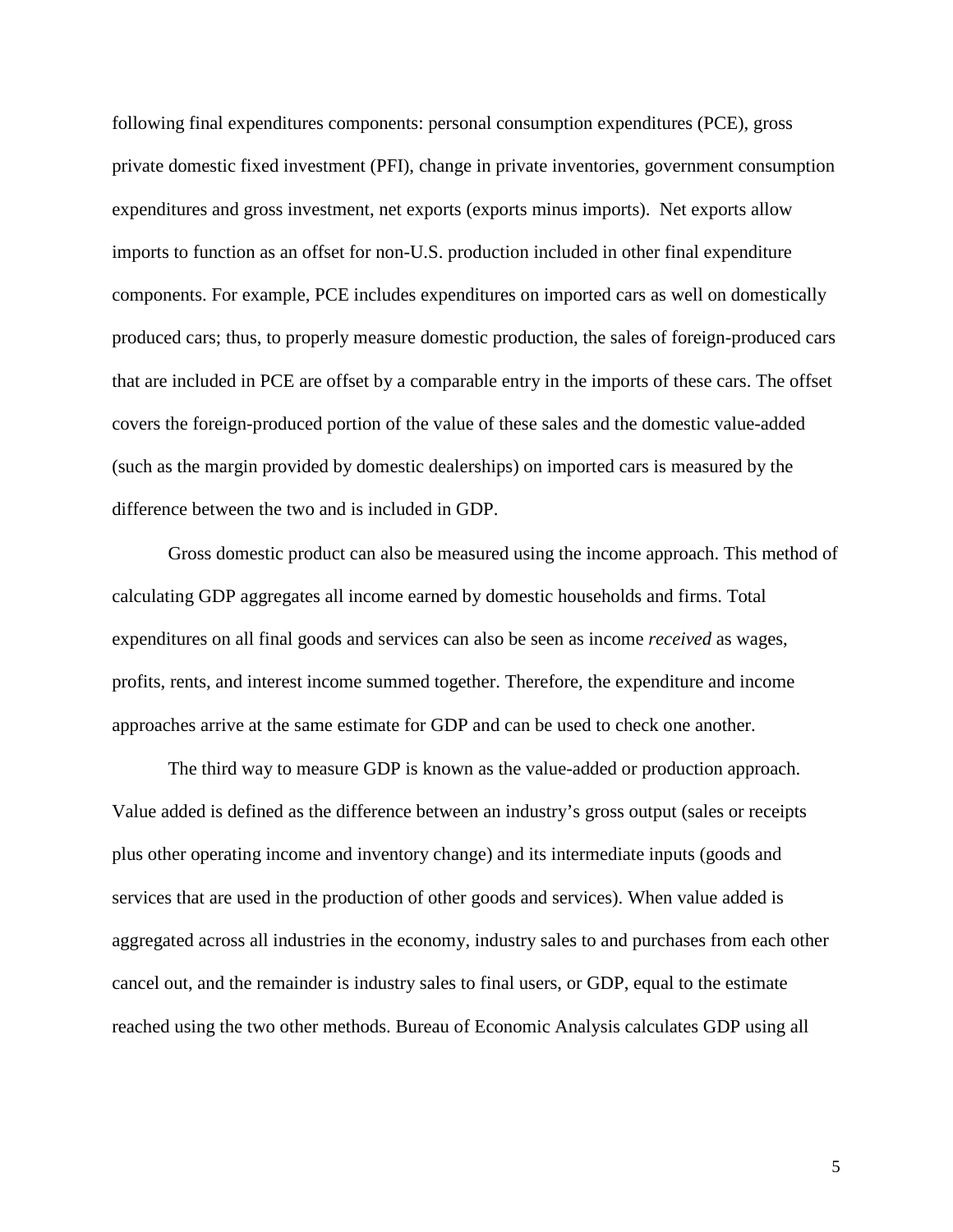three methods, but the two approaches relevant to the ORSA estimates are the expenditures and production approaches.

Supply-use tables, sometimes called input-output tables, serve as both the data source and the framework used to estimate GDP. Supply-use tables are typically presented in matrix form and provide a detailed "snapshot" of the economy. More specifically, supply-use tables show the commodity inputs that are used by each industry to produce its output, the commodities produced by each industry, and the use of commodities by final consumers. The principal measure of output in the supply-use tables is gross output.

## <span id="page-5-0"></span>*Gross Output*

Gross output is a measure of output or production activity that consists of sales or receipts and other operating expenses, commodity taxes, and inventory change. It reflects both the value of goods and services that are used in other production processes (intermediate inputs) and the value of goods and services purchased by end-use consumers (final products). Gross output is sometimes referred to as "gross duplicated domestic output," because it inherently double-counts the industry output that is purchased by other industries and used as inputs for their production. In contrast, GDP counts only industry sales to final users, so it is considered a "nonduplicative" measure of production in the economy.

To illustrate the difference between these two estimates, consider a new car shipped from an auto assembly plant. The car reflects not only the costs and profit associated with final assembly of the car commodity but also the costs and profit associated with all stages of production that preceded final assembly. At an earlier stage, the tires that were put on that car were recorded as output of the tire plant and reflected the costs and profit associated with their manufacturer. Thus, in gross output, the value of the tires is counted twice—once in the value of the auto manufacturer's output and once in the value of the tire manufacturer's output.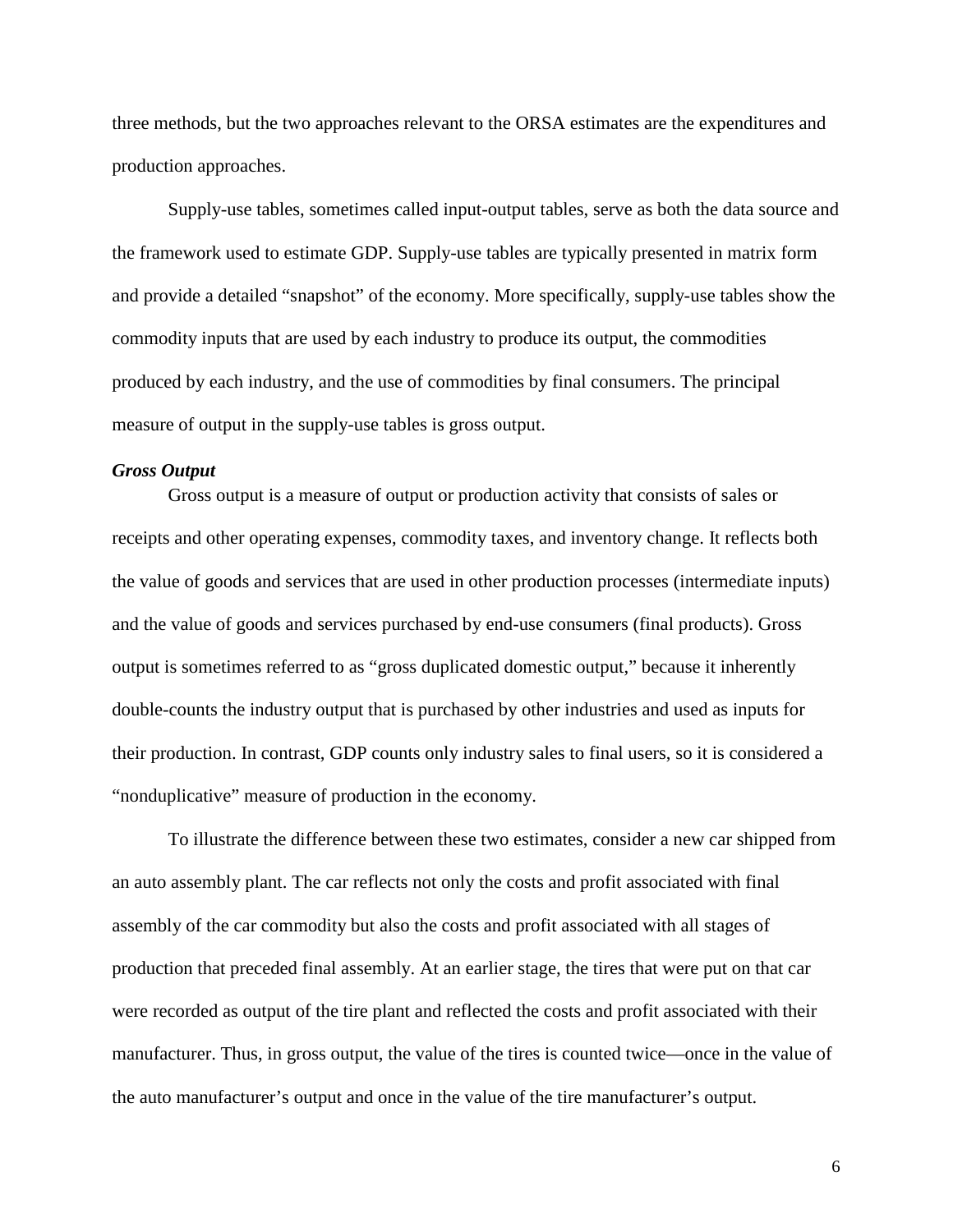Furthermore, including the value of the rubber and metal that were shipped to the tire plant would constitute triple counting, etc. In contrast, in the measurement of automobile industry value added, the value of the tires shipped to the assembly plant represents an intermediate input and is therefore subtracted from the value of the shipments of completed cars from the assembly plant.

#### *Government*

The gross output of general government consists of all goods and services produced by general government. For the nonmarket services produced by general government, the standard practice is to value output in terms of the input costs incurred in production. These costs include labor, materials, and supplies, and they also include the use of fixed capital. Bureau of Economic Analysis uses a depreciation measure known as "consumption of fixed capital" as a partial measure of the annual services produced by the existing stock of government fixed capital; this approach implicitly assumes that the net return for general government fixed assets is zero.

# *Construction*

Construction gross output estimation relies on the Census Bureau Value of Construction Put-in-Place (VPIP) Program. The VPIP measures activity by collecting reports from the owners of the construction projects monthly (reported on a monthly and aggregated annual basis) and aims to capture the amount of construction activity accomplished on a project within a month. The VPIP also captures several important components of construction activity such as nonemployer construction, architectural and engineering costs, own-account construction, and homeowner construction. This is a divergence from traditional collection methods of construction activity which rely on contractor estimations of the value of work accomplished, augmented by permits and sales data. The traditional approach risks misstating the distribution of construction output across the timeseries and has the potential for double-counting – for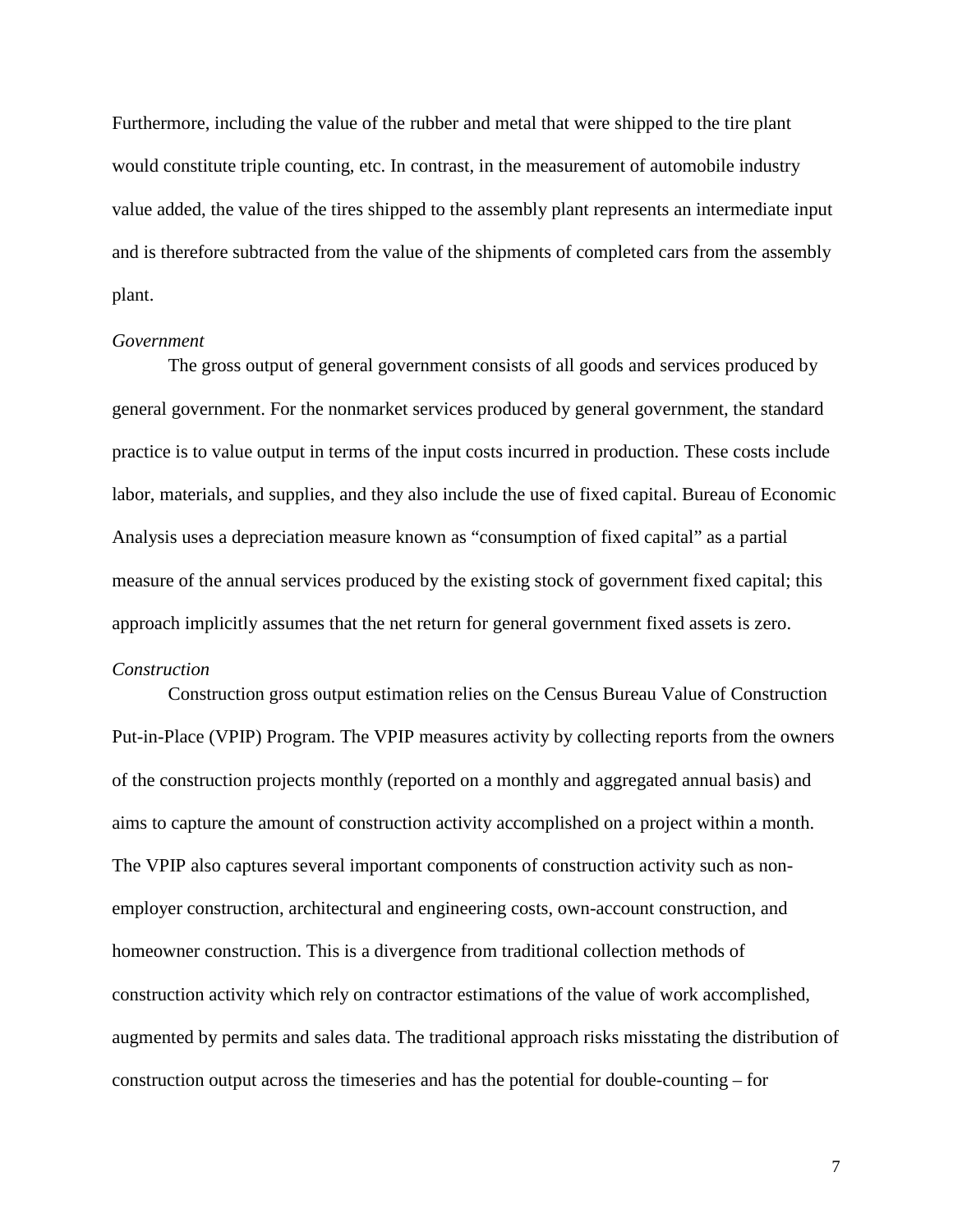example, in cases where businesses perform work as subcontractors for other construction companies rather than directly for the entities that are investing in the new structure. By collecting estimates on a project basis, the VPIP avoids these pitfalls.

### *Margins*

Trade margins, or markups, reflect the value added by wholesalers and retailers in the distribution of a commodity from producers to final purchasers. Trade margins are the wholesale and retail costs of marketing goods or services to users, separate from the value of the commodities they distribute. Trade margins estimate the value added of having the wholesaler or retailer involved in the chain of distribution from the producer to the final purchaser. Notably, secondhand (used) goods do not reflect current production activity and therefore do not affect gross domestic product. However, trade margins and commissions earned by the services of brokers and dealers when selling secondhand goods are included in GDP as new activity in the relevant period. Transportation margins consists of those transport costs paid separately by the purchaser in taking delivery of goods.

#### <span id="page-7-0"></span>*Compensation and Employment*

Compensation is the total remuneration of employees in return for their work. It consists of wages and salaries (primarily the monetary remuneration of employees) and supplements (employer contributions for employee pension and insurance funds and employer contributions for government social insurance). Employees include both part-time and full-time employees, as well as temporary (seasonal or short-term) employees, and employees on paid vacation or other paid leave.

### <span id="page-7-1"></span>*Price and Quantity Indexes and Chained Estimates*

The market values and imputations used to measure GDP and other economic statistics are in current dollars—that is, they reflect transactions in terms of their value in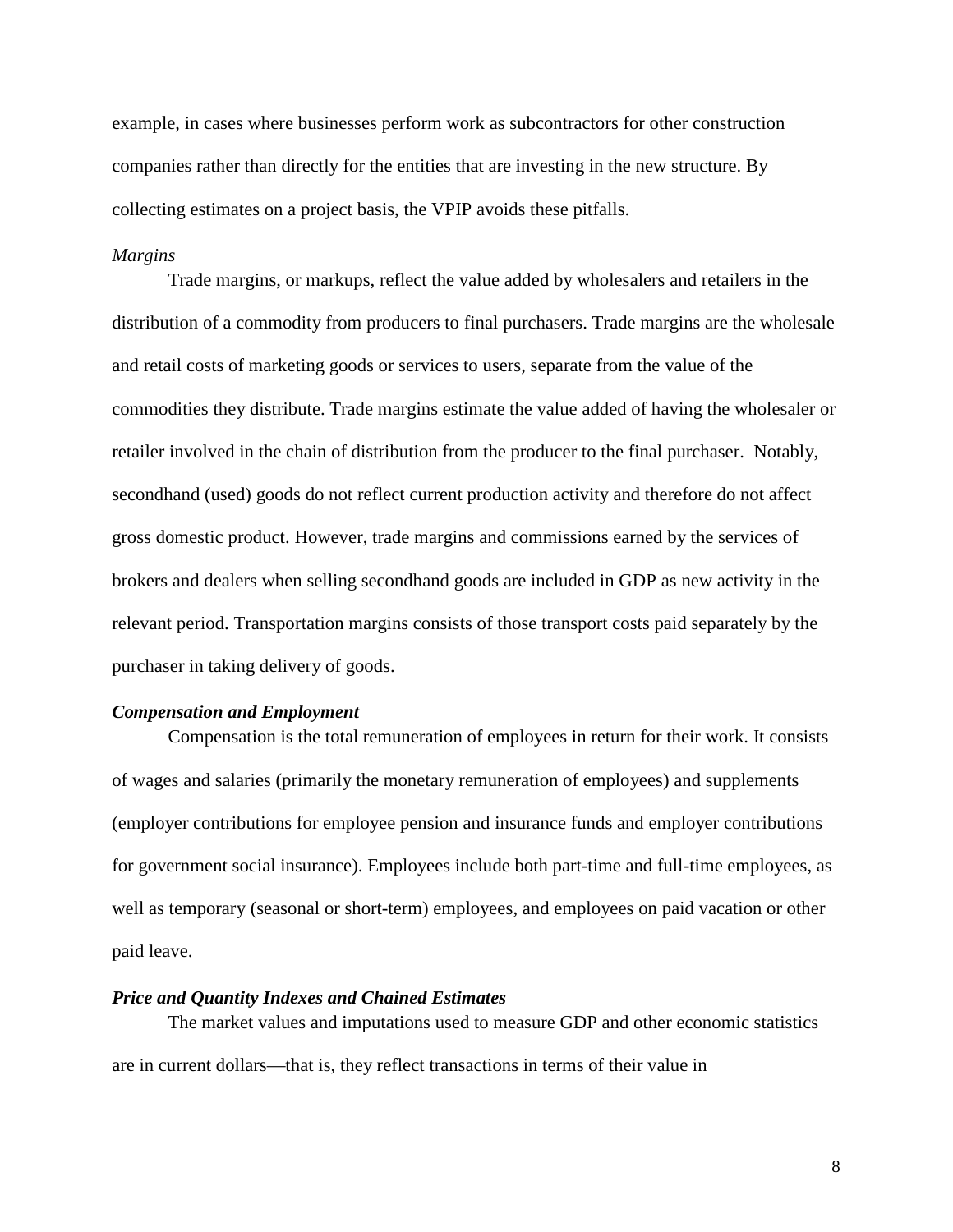the periods in which they take place. For many analyses, it is useful to separate the changes in current-dollar GDP that are due to changes in quantity from those that are due to changes in price to remove the influence of inflation. In the NIPAs, the featured measure of growth in the U.S. economy is the percent change in real GDP—that is, the quantity-change measure for GDP from one period to another. Thus, changes in real GDP provide a comprehensive measure of economic growth that is free of the effects of price change. The changes in quantities and prices are computed from chain-type indexes calculated using a Fisher formula. Because the formula for the chain-type quantity indexes uses weights of more than one period, the corresponding chained-dollar estimates are usually not additive and should be used cautiously in calculating price-adjusted shares of higher level aggregates.

# <span id="page-8-0"></span>*Personal Consumption Expenditures*

Personal consumption expenditures (PCE) is the primary measure of consumer spending on goods and services in the U.S. economy. It accounts for about two-thirds of domestic final spending, making it the primary engine driving future economic growth. Personal consumption expenditures show how much of the income earned by households is being spent on current consumption and how much is being saved for future consumption. Personal consumption expenditures also provide a comprehensive measure of types of goods and services that are purchased by households, including imported goods and services. Most of PCE consists of purchases of new goods and of services by households from private business.

The inaugural ORSA statistics do not include PCE estimates. However, many estimates of the "outdoor recreation economy" produced by groups outside of BEA measure consumer spending, not value added or gross output, making PCE an important concept for ORSA users to understand.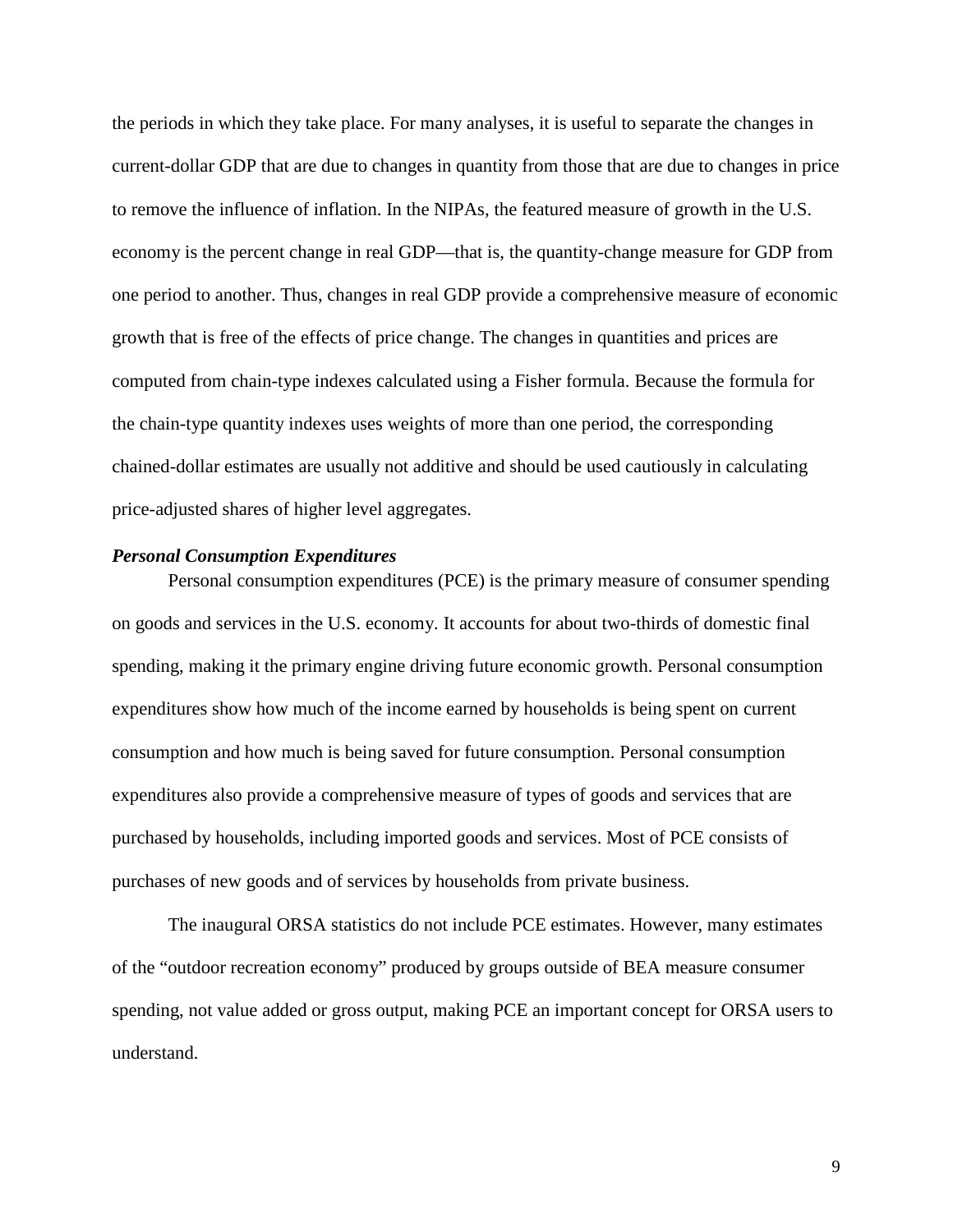#### <span id="page-9-0"></span>**Outdoor Recreation Economic Statistics**

The ORSA joins BEA's growing suite of satellite accounts that provide detailed information on key sectors of the U.S. economy, such as health care, travel and tourism, and arts and culture. Satellite accounts provide complementary statistics which have no impact on the official U.S. economic statistics BEA produces. The ORSA was built using BEA's comprehensive supply-use tables, which provide insight into the internal workings of the U.S. economy and detail the contribution of specific industries and commodities to GDP. The supply-use tables detail the flows of goods and services purchased by each industry, the incomes earned from production in each industry, and the distribution of sales for each commodity. The goal of the ORSA is to highlight outdoor recreation production and spending already present in the supply-use tables. In practice, the ORSA is a rearrangement of the current data to isolate outdoor recreation spending and production. For example, the ORSA shows the production of apparel used specifically for outdoor recreation activities, such as wet suits and hiking boots, while the published supply-use tables show the production of all apparel regardless of use. Likewise, construction spending related to outdoor recreation, such as construction of tennis courts and baseball diamonds, is already embedded in the supply-use tables as construction on amusement and recreation structures, the ORSA simply isolates such spending.

#### <span id="page-9-1"></span>*Defining Outdoor Recreation*

The ORSA represents the value of the U.S. economy specific to the outdoor recreation economy. The term "outdoor recreation" spans many activities, from traditional or conventional activities like camping and hiking to more casual outdoor activities like gardening and outdoor festivals (Cordell, 2012; Godbey, 2009). To meet the diverse needs of data users, the ORSA was designed to capture both the conventional and broad conception of outdoor recreation. Conventional outdoor recreation is defined by BEA as "all recreational activities undertaken for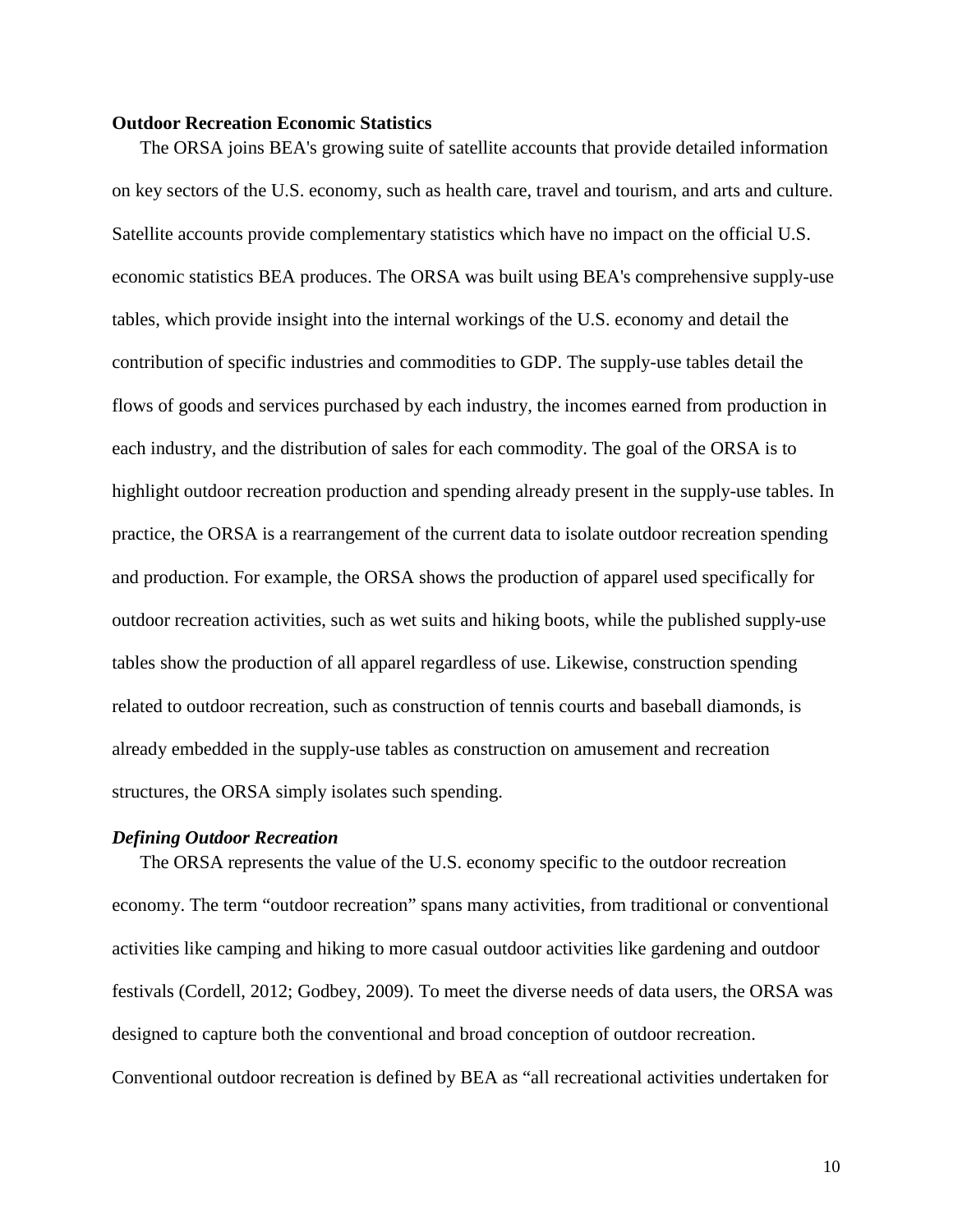pleasure that generally involve some level of intentional physical exertion and occur in naturebased environments outdoors." The broader definition attempts to encompass the comprehensive viewpoint of outdoor recreation and is defined by BEA as "all recreational activities undertaken for pleasure that occur outdoors." Bureau of Economic Analysis staff worked closely with outdoor recreation experts from academia, government, and private industry to develop these definitions to serve as a conceptual foundation for the ORSA. These definitions also reflect input received from the public. These definitions allow for new activities that may emerge in the future to be included in any forthcoming iterations of the ORSA.

A complete measure of the outdoor recreation economy includes the value of goods and services directly related to outdoor recreation (core goods and services), plus the value of goods and services that support access to outdoor recreation (supporting goods and services). Core outdoor recreation goods and services include gear, equipment, fuel, concessions, maintenance, repair, and fees related to outdoor recreation activities. Supporting goods and services includes travel and tourism, as well as local trips, construction, and government expenditures. Core and supporting goods and services included as part of the ORSA were chosen from BEA's comprehensive list of nearly 5,000 categories of goods and services that underpin the supply-use tables. The goods and services chosen as in-scope of the outdoor recreation economy were determined using existing outdoor recreation research and reports, as well as feedback from outdoor recreation economists, and experts in the private sector, academia, and federal agencies.

Core goods and services in the ORSA include outdoor recreation gear and equipment, such as boats, fishing rods, and helmets. Fuel refers to the fuel used to operate recreational vehicles, boats, and planes. Concessions refer to food and drinks sold by outdoor recreation site operators, such as at outdoor sporting events. Maintenance and repair refers to upkeep of outdoor recreation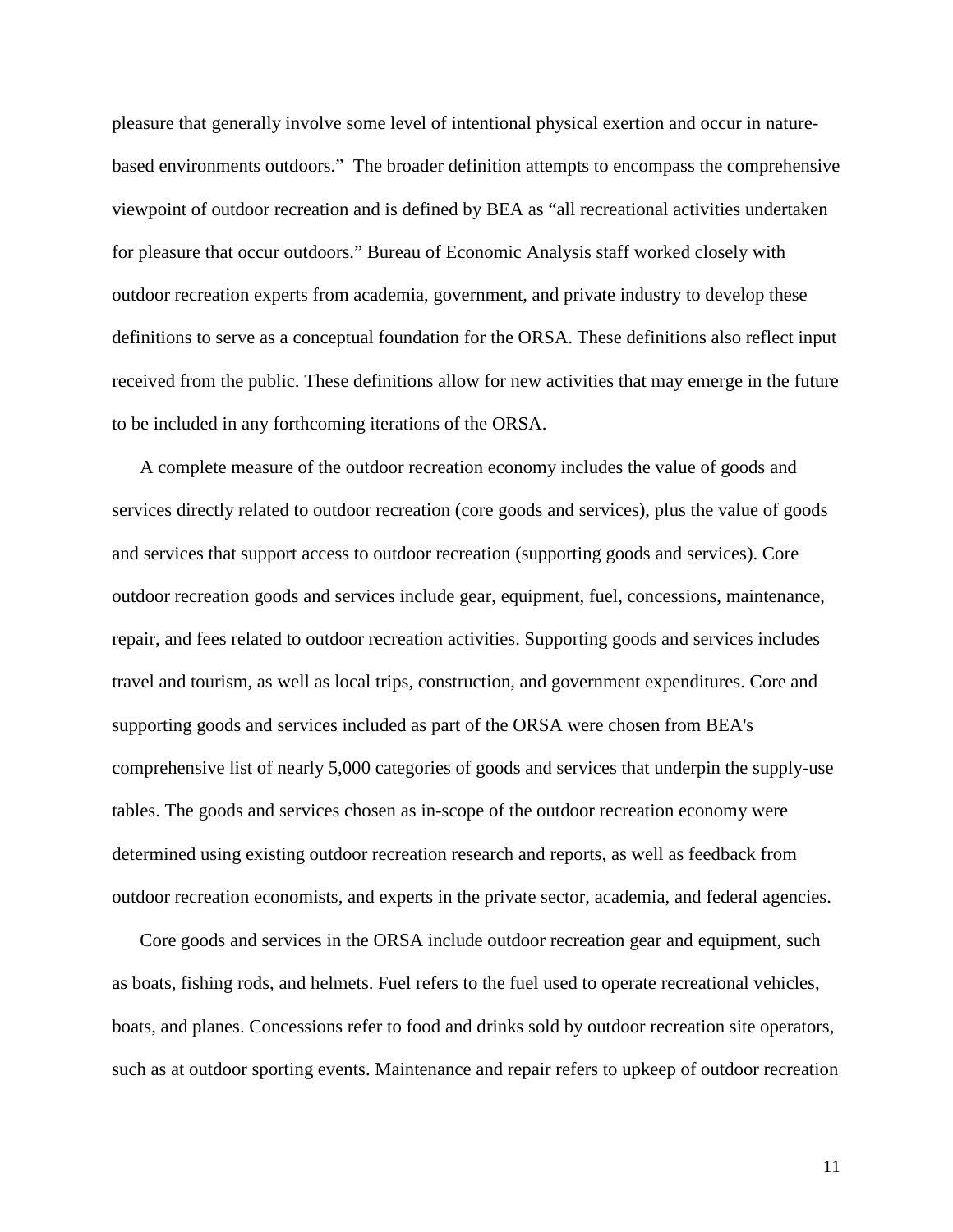equipment, including recreational vehicles and some equipment (for example, bicycles). Fees refer to expenditures on storage and docking, equipment rental, lessons, event admission, insurance, financing, and veterinarian services.

Supporting ORSA goods and services include outdoor recreation travel and tourism, as well as local trips, construction, and government expenditures. Travel and tourism includes spending on food, beverages, lodging, transportation, souvenirs, and shopping as part of an outdoor recreation trip. Outdoor recreation travel and tourism estimates are methodologically consistent with BEA's Travel and Tourism Satellite Account (TTSA). Outdoor recreation trips are defined as travel that occurs at least 50 miles from home, corresponding to the definition used in the TTSA. The definitions, framework, and estimating methods used for the TTSA follow the guidelines developed by the United Nations World Tourism Organization (WTO) and the Organization for Economic Co-operation and Development (OECD) for similar travel and tourism accounts. Outdoor recreation travel expenses specifically include food and beverages (groceries and restaurants), lodging, transportation (including fuel), and souvenirs and shopping. The U.S. Department of Transportation's Federal Highway Administration 2009 National Household Travel Survey (NHTS) and the Bureau of Labor Statistics (BLS) Time Use Survey (TUS) were the main sources used to determine the portion of travel related to outdoor recreation trips. The NHTS specifies the types of leisure/social trips taken, including sporting events, recreation, vacation, and family visits. Additionally, the NHTS provides the mode of transportation, such as airplanes, vehicles, and ferries, including miles travelled. The TUS shows the average time Americans spend on activities throughout a typical day, such as work and leisure/sports, including the travel time associated with each activity.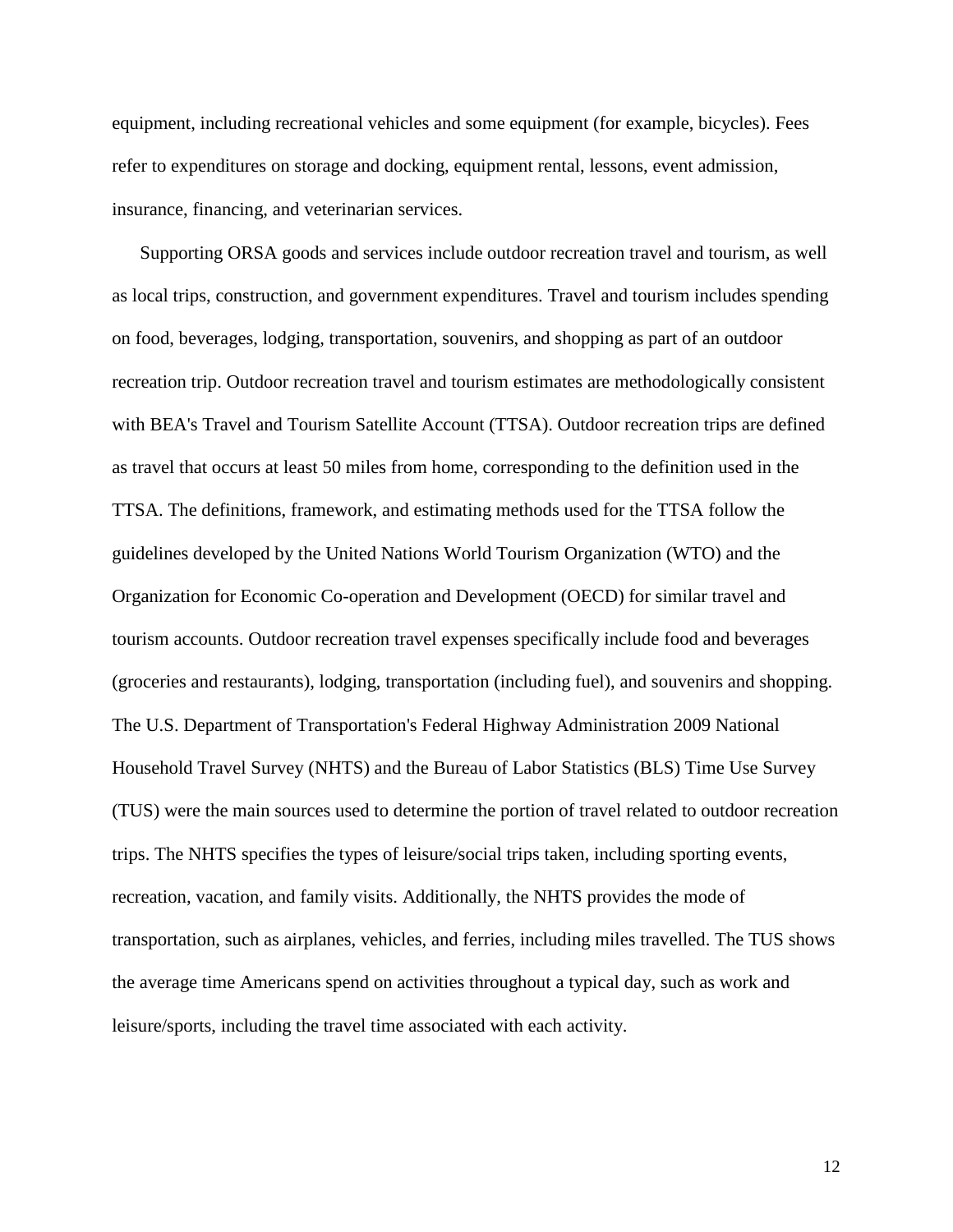Local trips are defined as travel that occurs less than 50 miles from home. Local trips include spending on food, beverages, lodging, transportation, souvenirs, and shopping that occurs during a local outdoor recreation trip. The main data sources used to estimate local outdoor recreation trips are the NHTS and BLS Consumer Expenditures Survey and TUS. The Consumer Expenditures Survey provides detailed spending information separately for trips less than 50 miles from home and for trips at least 50 miles from home, including spending on restaurants, groceries, shopping, lodging, and transportation.

Construction includes spending on outdoor recreation structures, such as tennis courts and marinas. Construction activity included in the ORSA includes the construction of structures used while participating in some form of outdoor recreation and structures specifically built for the outdoor recreation activity. For example, a hospital's construction would not be included simply because an injured skier was treated in that hospital. However, amphitheaters, sports fields, and docks are built with the ORSA-defined activities in mind. Non-building construction related to outdoor recreation like campsites and trail building are also included. To capture the proportion of construction output that fits within the definitions of the ORSA, BEA collaborated with the Census Bureau for annual estimates of unpublished VPIP construction types. See Table 1 for the full list of construction categories included in the ORSA.

Government expenditures include federal, state, and local government spending that support outdoor recreation activities, such as maintaining hiking trails in a national park. Federal government spending encompasses expenditures by federal agencies that serve as stewards of public lands and waterways, specifically, the U.S. Army Corps of Engineers, Department of Agriculture, Department of the Interior, and National Oceanic and Atmospheric Administration. The portion of each federal agency's budget that is directly related to supporting outdoor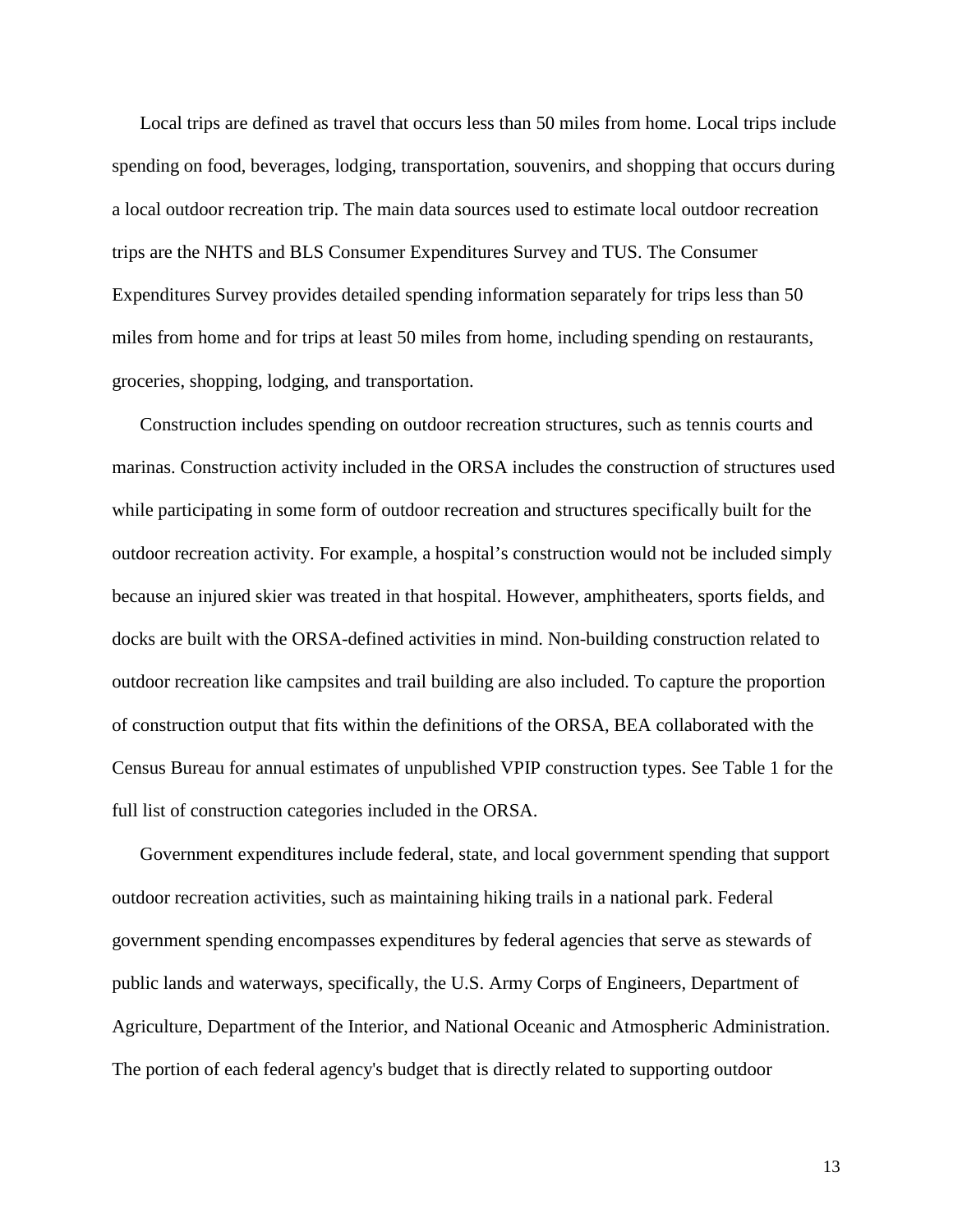recreation activities is included in the ORSA. This information is available as part of each agency's budget or from existing reports from the agencies. State and local government spending represents the entirety of state and local budgets for parks and recreation. This information is available from internal BEA data as part of the classification of the functions of government (COFOG).

Recreational goods and services, such as fishing rods and guided tours, are often identifiable directly from data underlying BEA's economic accounts. However, many outdoor recreation goods and services can also be used for indoor recreation or non-recreational purposes. In these cases, BEA used a variety of data sources to estimate the portion specific to outdoor recreation (see Table 2). Proprietary retail sales data were used to determine outdoor recreation spending proportions for many water and winter activities, such as snorkeling and skiing. Many private industry reports were used to estimate recreational use, such as a survey commissioned by PeopleForBikes that shows the percentage of people who ride bicycles for recreation versus solely for commuting (Corona Insights, 2017). Participation rates commissioned by the Physical Activity Council and the Outdoor Foundation were used to parse out indoor and outdoor use of goods and services for activities that occur in both settings, such as soccer and other sports (Synovate/IPSOS, 2016).

Outdoor recreation gross output represents the share of each in-scope commodity's gross output specific to outdoor recreation for every industry that produces that commodity. Value added (GDP) for outdoor recreation is derived from the relationship between the industry output for outdoor recreation and total industry output. This means the ratio of intermediate consumption relative to industry output for outdoor recreation is the same as the ratio of total industry intermediate consumption to total industry output. Employment and compensation for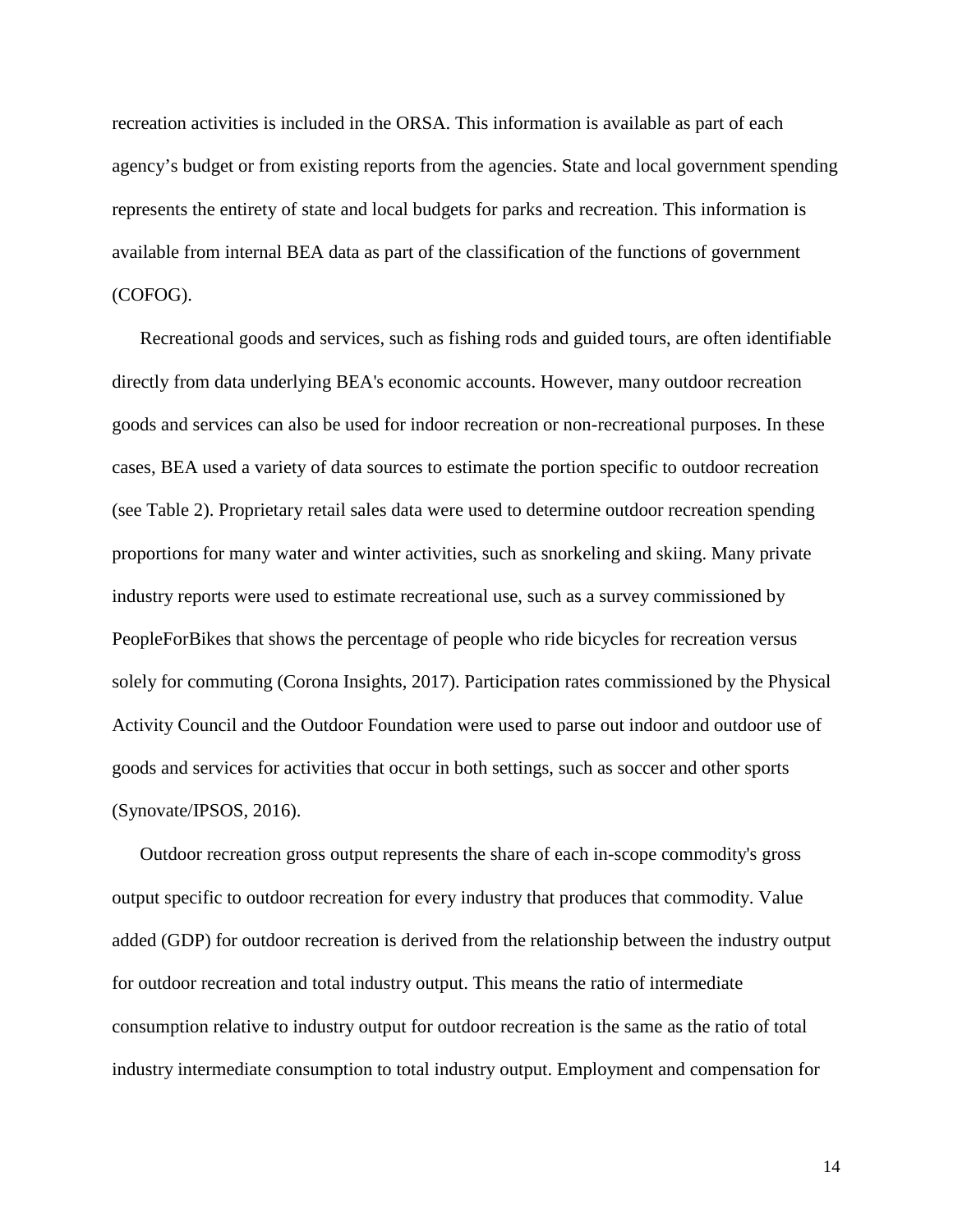outdoor recreation are derived using the same methods used to generate value added.

Specifically, the proportion of an industry's outdoor recreation output relative to its total output is applied to total employment and compensation for that industry. This information is presented traditionally, using the North American Industry Classification System (NAICS). In addition to BEA's standard presentation of gross output by industry using NAICS, gross output is also presented by outdoor recreation activity in the ORSA.

### <span id="page-14-0"></span>*Gross Output by Outdoor Recreation Activity*

The ORSA gross output by activity table was designed so users can track gross output for specific activities in a transparent manner. To do this, activities were either split into mutually exclusive categories if source data allowed or published as a single category containing closely related activities. For example, the category climbing/hiking/tent camping was created to avoid double-counting the many items that can be used across these activities, such as hiking boots. Likewise, a separate category was created for RVing because of the various uses for RVs outside of traditional camping. Another example is the category guided tours/outfitted travel, which contains all outdoor recreation activities that occur as part of an organized or guided tour, including sunset sailboat tours, guided horseback trail rides, and hunting trips. To prevent double-counting, a sunset sailboat tour is part of the guided tours category, not the boating/fishing category. Similarly, guided horseback trail rides are only part of guided tours, not the equestrian category.

All core goods and services that are activity-specific were allocated to individual activities, for example, skis were allocated to skiing. Footwear, equipment bags, uniforms, wet suits, swimsuits, personal safety equipment, and gloves are also allocated to individual activities using information from proprietary retail sales data. Items that are too general to allocate to individual activities are separated into a multi-use apparel and accessories category for both the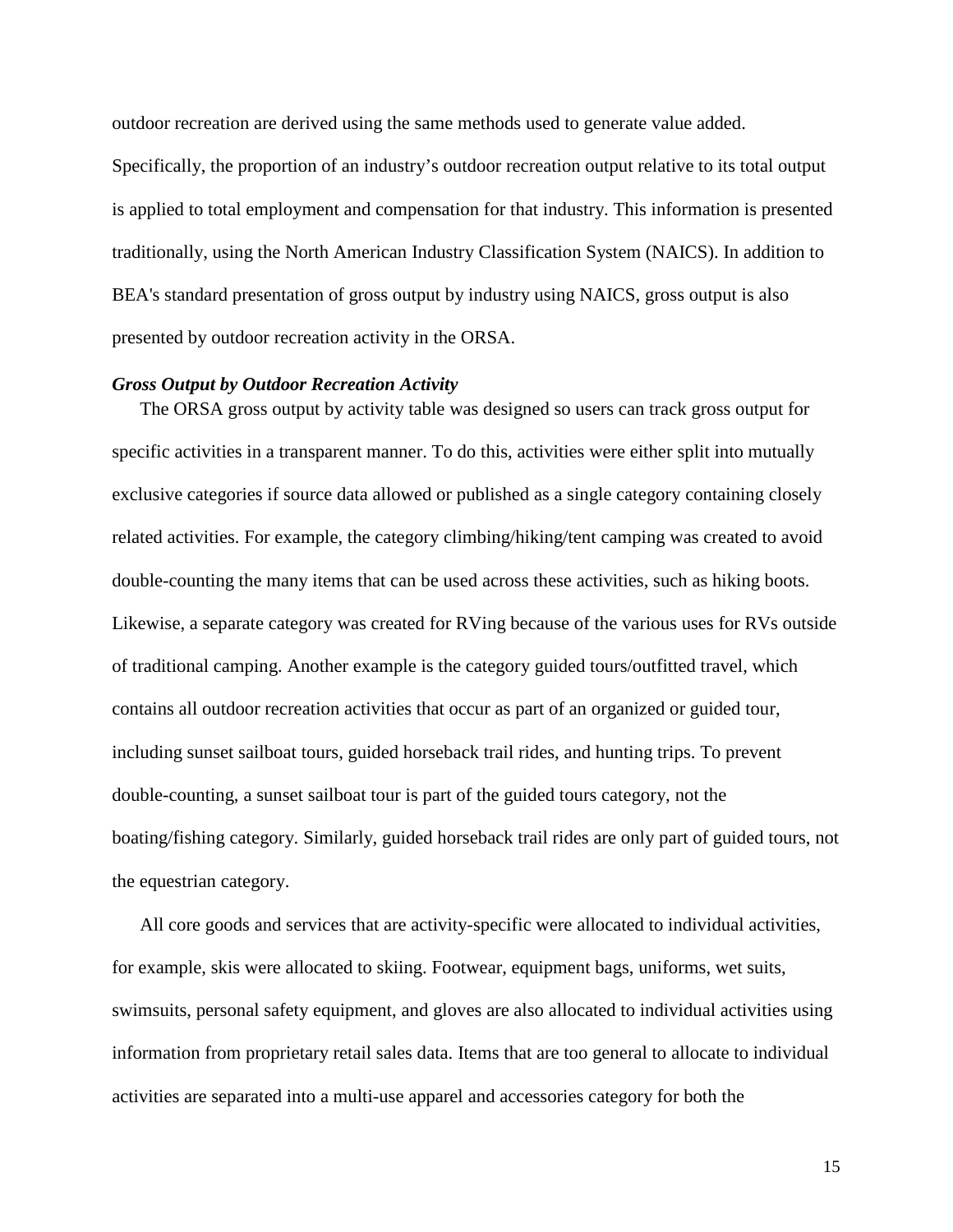conventional and comprehensive definitions of outdoor recreation. This includes coolers, lighting, GPS devices, backpacks, sunscreen, bug spray, watches, sports racks, hydration equipment, and general outdoor clothing.

Supporting goods and services (local trips, travel and tourism, construction, and government) for recreational activities overlap for many activities. For example, a single outdoor recreation trip may encompass multiple activities, such as camping, wildlife watching, and fishing. Similarly, construction of outdoor fields and parks supports multiple types of outdoor recreational activities, as do government-run parks and forests. For this reason, supporting recreational goods and services are not allocated to individual activities and are presented in an aggregate 'supporting outdoor recreation' category.

### <span id="page-15-0"></span>*Comparing ORSA Estimates to Existing Outdoor Recreation Economic Reports*

The activity-level gross output estimates will likely be compared to external economic reports related to outdoor recreation activities. These external economic impact reports often use different economic measurement concepts from the ORSA, so their estimates are expected to differ. Specifically, external estimates of the outdoor recreation economy tend to measure consumer spending, which relates closer to BEA's PCE estimates, and is not part of the ORSA. Economic impact reports for activities with a high share of spending on imported goods and services (such as apparel) will likely have higher estimates than the ORSA. External reports may also include spending on goods and services used for purposes unrelated to outdoor recreation, such as reports that include bicycles or motorcycles used for commuting and not recreation. For these reasons, caution is urged when comparing ORSA statistics to other economic impact reports.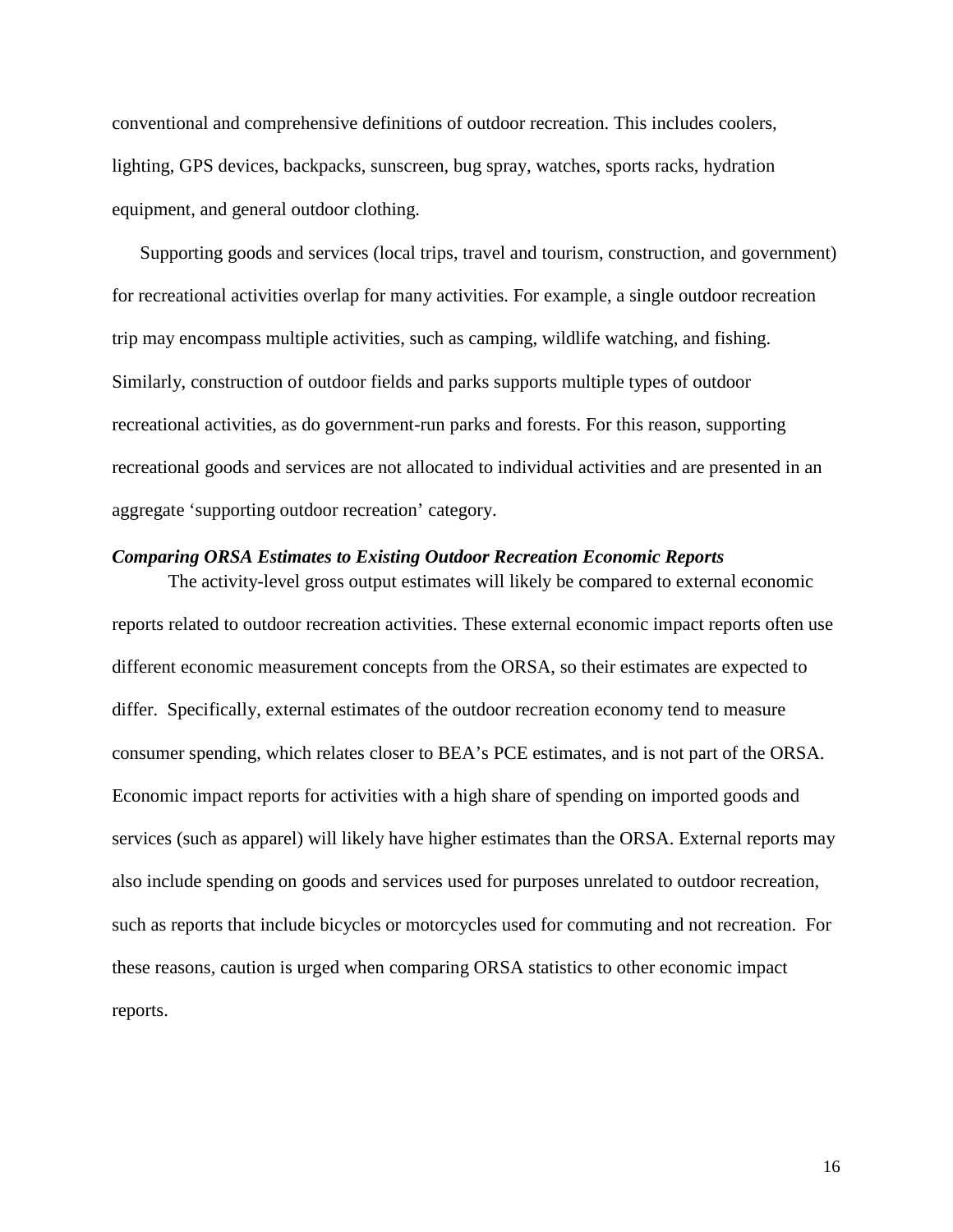# <span id="page-16-0"></span>**CONCLUSION**

Bureau of Economic Analysis developed the ORSA under a 2-year interagency agreement with the Department of Interior and other federal agencies that serve as stewards of public land and waterways and as stipulated in the "Outdoor Recreation Jobs and Economy Act of 2016." After publishing the final national estimates in September 2018, BEA will endeavor to produce state estimates and other extensions to this satellite account subject to time, data, resource, and funding constraints.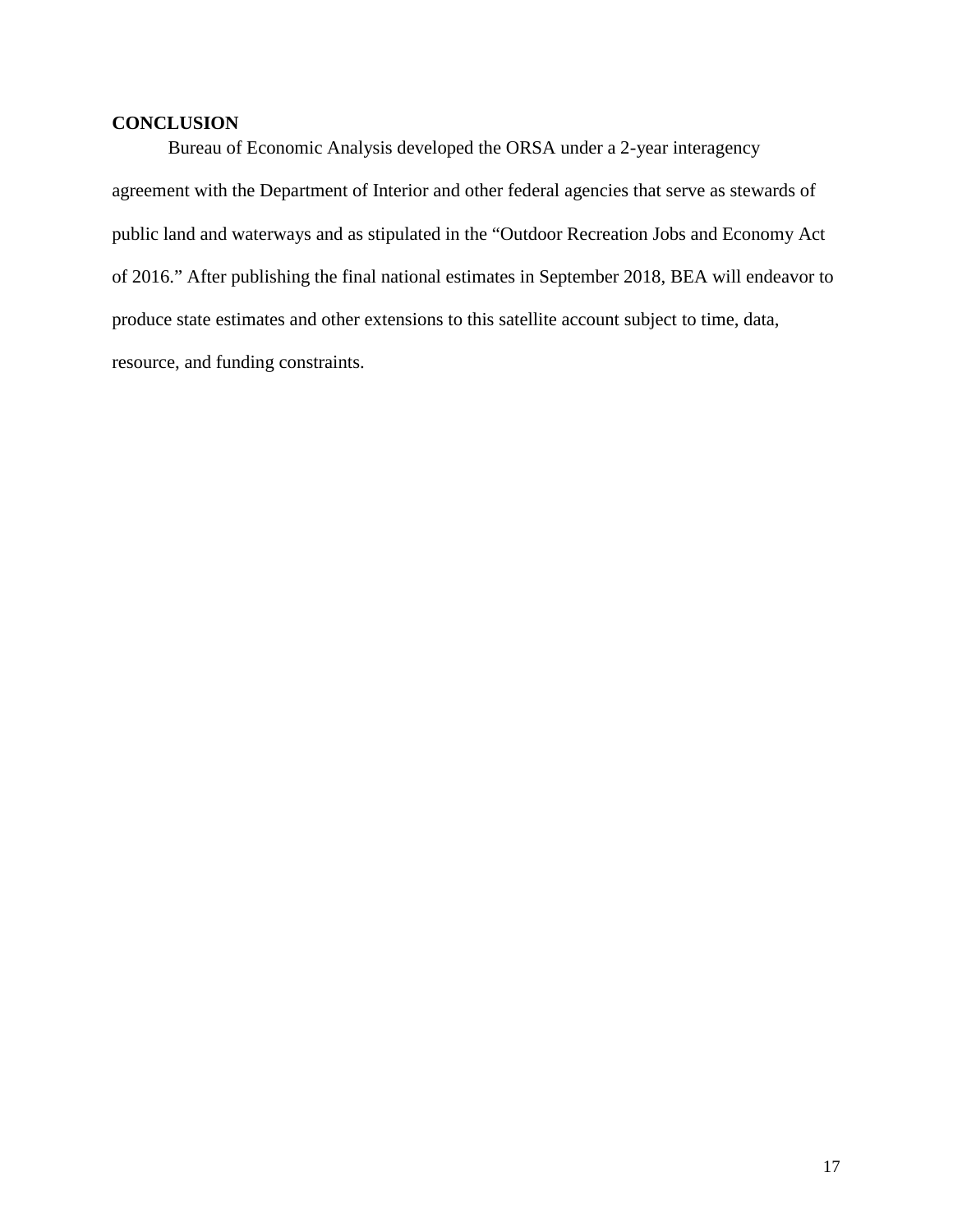#### **REFERENCES**

- <span id="page-17-0"></span>Cordell, H. Ken. 2012. Outdoor Recreation Trends and Futures: A Technical Document Supporting the Forest Service 2010 RPA Assessment. General Technical Report SRS– 150. Asheville, NC: U.S. Department of Agriculture Forest Service, Southern Research Station.
- Corona Insights. 2017. U.S. Bicycling Participation Study. Report of findings from the 2016 survey. Commissioned by PeopleForBikes July 2017.
- Godbey, G. 2009. Outdoor Recreation, Health, and Wellness: Understanding and Enhancing the Relationship. RFF Discussion Paper No. 09-21.
- Synovate/IPSOS. 2016. 2016 Participation Report: The Physical Activity Council's annual study tracking sports, fitness, and recreation participation in the US.
- U.S. Bureau of Economic Analysis. 2009. "Concepts and Methods of the U.S. Input-Output Accounts." Washington, D.C.: BEA, April 2009.
- U.S. Bureau of Economic Analysis. 2017. "Concepts and Methods of the U.S. National Income and Product Accounts." Washington, D.C.: BEA, November 2017.
- U.S. Bureau of Labor Statistics. 2016. Consumer Expenditures Survey.
- U.S. Bureau of Labor Statistics. 2016. Time Use Survey.
- U.S. Coast Guard. 2011 National Recreational Boating Survey.
- U.S. Department of Commerce, Bureau of Economic Analysis. 2018. "Outdoor Recreation Satellite Account: Prototype Statistics for 2012–2016." News release, February 14.
- U.S. Department of the Interior, U.S. Fish and Wildlife Service, and U.S. Department of Commerce, U.S. Census Bureau. 2016 National Survey of Fishing, Hunting, and Wildlife-Associated Recreation.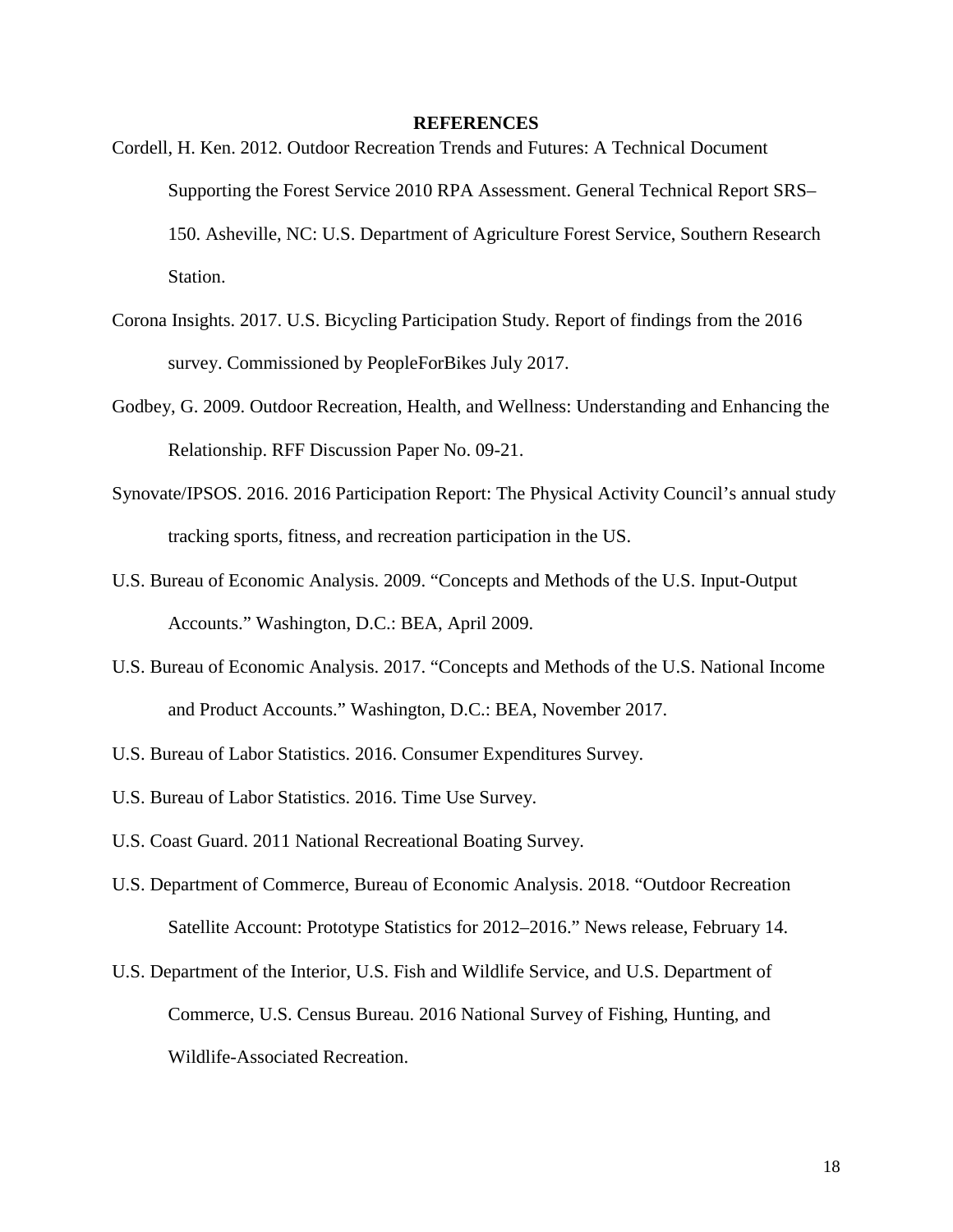U.S. Department of Transportation, Federal Highway Administration, 2009 National Household Travel Survey.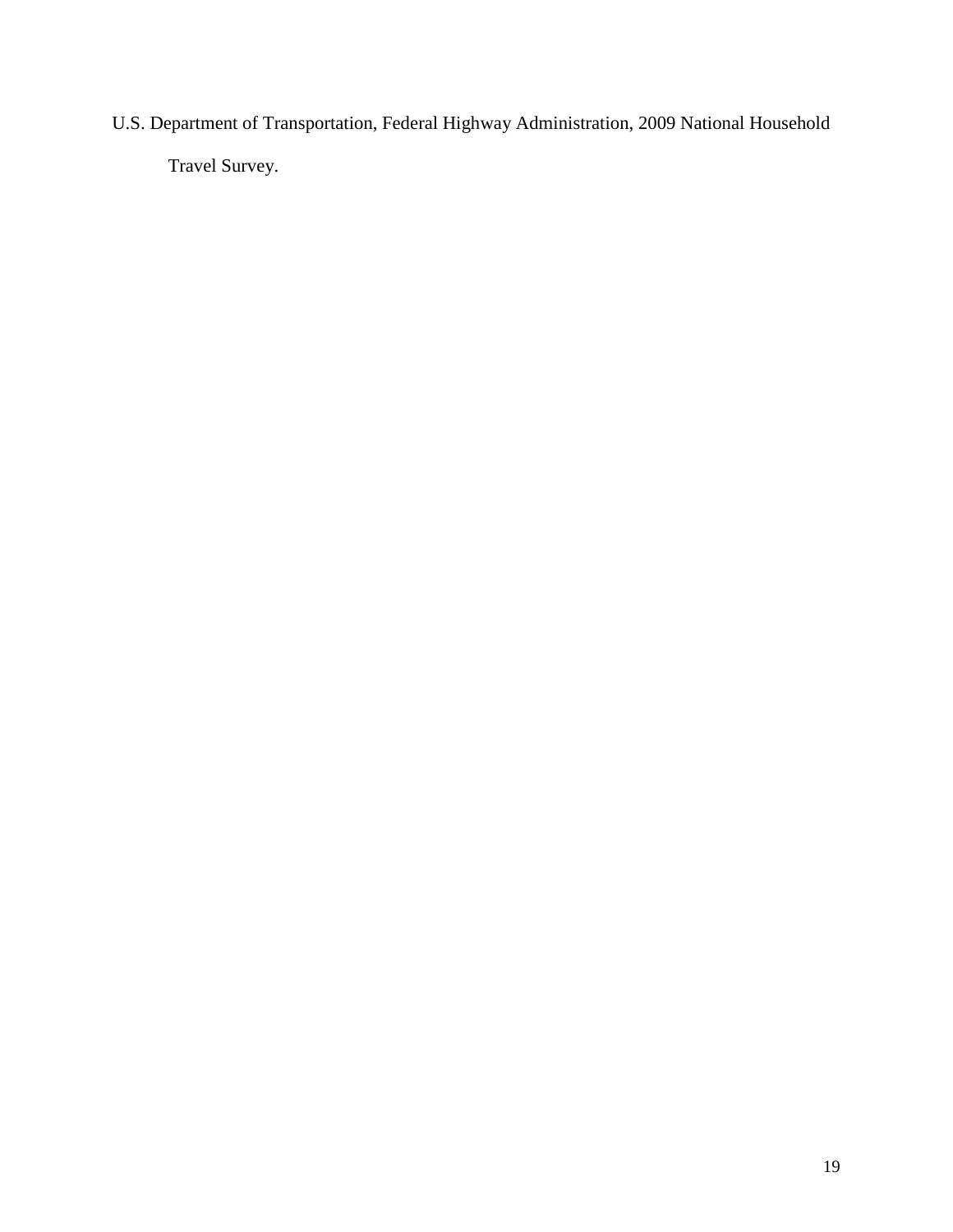# **TABLES**

### **Table 1: Categories of Structures Included in ORSA Construction**

<span id="page-19-0"></span>Arboreta/Botanical Garden/Planetarium-Observatory

Amphitheatre/Pavilion

Amusement Building/Theme Park/Mini Golf

Aquarium/Zoo

Breakwater/Bulkhead/Gate-Tide/Jetty/Erosion Control/ Beach Nourishment/Water Retaining Wall/Seawall

Camp-Seasonal/Tourist (Rec Vehicles)

Camps-Retreats/Fellowship Halls/Sunday School

Dock/Pier/Wharf/Marina/Lighthouse

Driving Range/Rifle Range

Drydock/Maritime Freight Terminal

Equestrian Center/Riding Academy/Stable

Golf Course/Clubhouse

Outdoor Court/Racquetball/Rink/Tennis Court

Park/Concession/Landscaping

Pool-Outdoor Swimming, Non-Educational

Race Track

Resort Lodging

Ski Lodging/Park Lodging